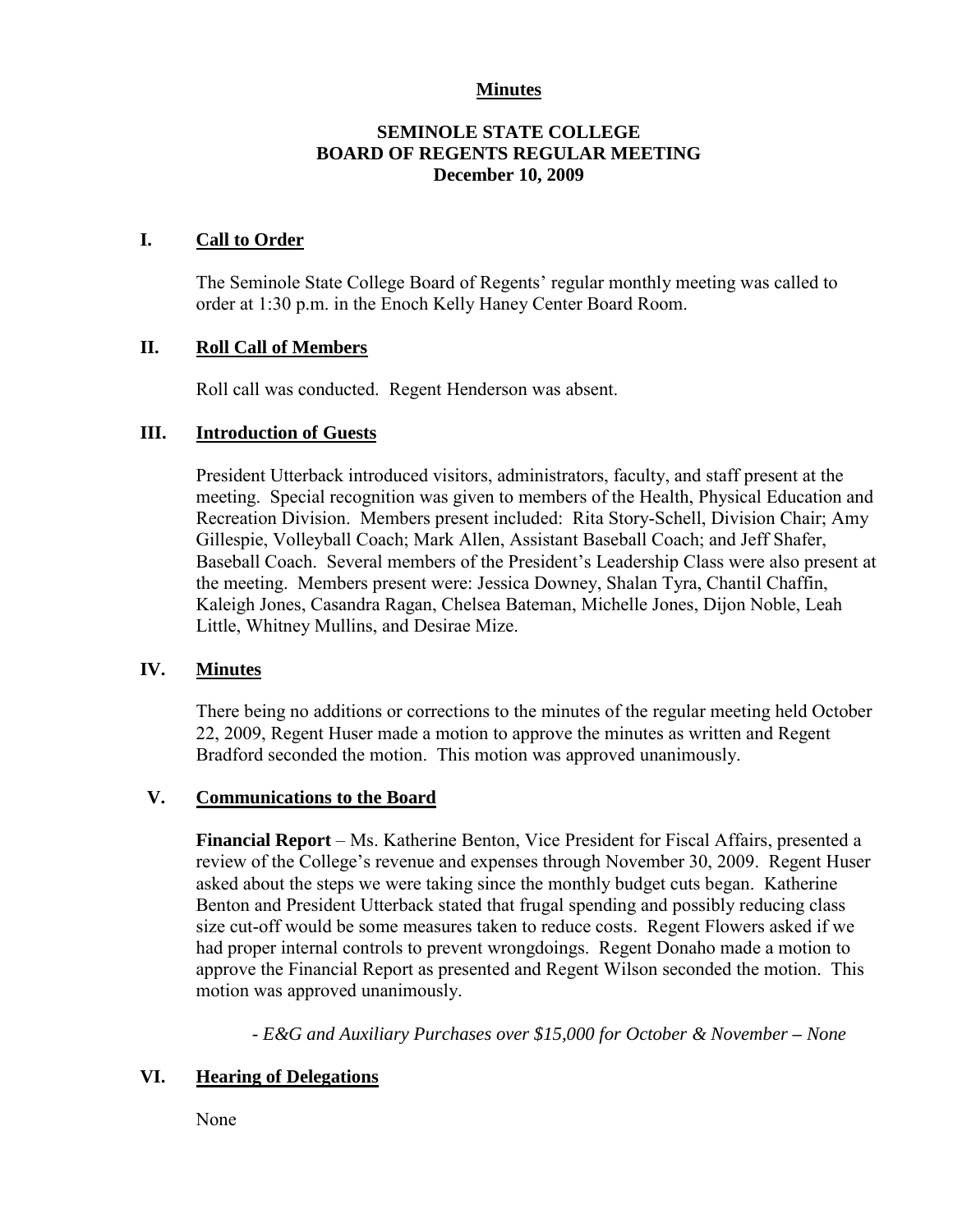**Minutes** SSC Board of Regents Regular Meeting December 10, 2009 Page 2

# **VII. President's Report**

President Utterback discussed items under the President's Report and the Business portion of the agenda by utilizing a PowerPoint presentation. (Click on blue link to see PowerPoint presentation)

*Higher Learning Commission Update* – President Utterback presented the Board with an update on the Higher Learning Commission visit. He stated that the visit was very successful and the maximum 10 year accreditation has been recommended. The review team chair made glowing comments about Seminole State College and he commended all who were involved in the process. Dr. Paul Gasparro, Vice President for Academic Affairs, stated that the review team was impressed by the teamwork and family-like atmosphere at Seminole State College.

*Enrollment Update* – President Utterback updated the Board members on enrollment numbers. Current headcount now is at 2,443. This is a 20% increase over this time last year and an all-time record for the College.

*Personnel Update* – President Utterback informed the Board of a personnel change. Angelina Lenora Wind has been hired as the Textbook Rental Program Coordinator. This program is a new grant program to cut down costs for students in the area of textbook. Katherine Benton stated that the bookstore will be ready to offer this service to the students at the beginning of the new semester and will save students approximately 75% on general education course textbooks.

*Athletics Update* – President Utterback updated the Board on athletics on campus. The men's tennis team finished  $5<sup>th</sup>$  in the nation at the end of their season and the women's tennis team finished  $11<sup>th</sup>$  in the nation. The volleyball team won their regional tournament and attended nationals. The basketball teams have begun their seasons.

*Construction Update* – President Utterback updated the Board on the construction of the Student Services Building. The certificate of occupancy had been received from the State Fire Marshall. The building is complete and ready to move in to. President Utterback stated that the January Board meeting may be held in the new building.

*Campus Activities*– President Utterback told the Board members about several recent and upcoming campus activities. These events were: a visit by several Israeli exchange students, Veterans Day Memorial Program on November 11<sup>th</sup>, the Lt. Governor Jari Askin's visit with the PLC class on November 13<sup>th</sup>, SSC honored Native American citizens on November  $23^{rd}$ , Coffee with the President was held on December  $3^{rd}$ , a talent show sponsored by SGA and the Leadership Development Class was held on December 7<sup>th</sup>, and Finals Eve Breakfast was held on December 9<sup>th</sup>. President Utterback invited the Board members to the SSC Educational Foundation Holiday Event the afternoon of December 14<sup>th</sup> at the Shawnee Country Club, a Seminole State College Retreat to be held on January  $7<sup>th</sup>$  at St. Crispins to 4 p.m., there will be a luncheon honoring Governor Brad